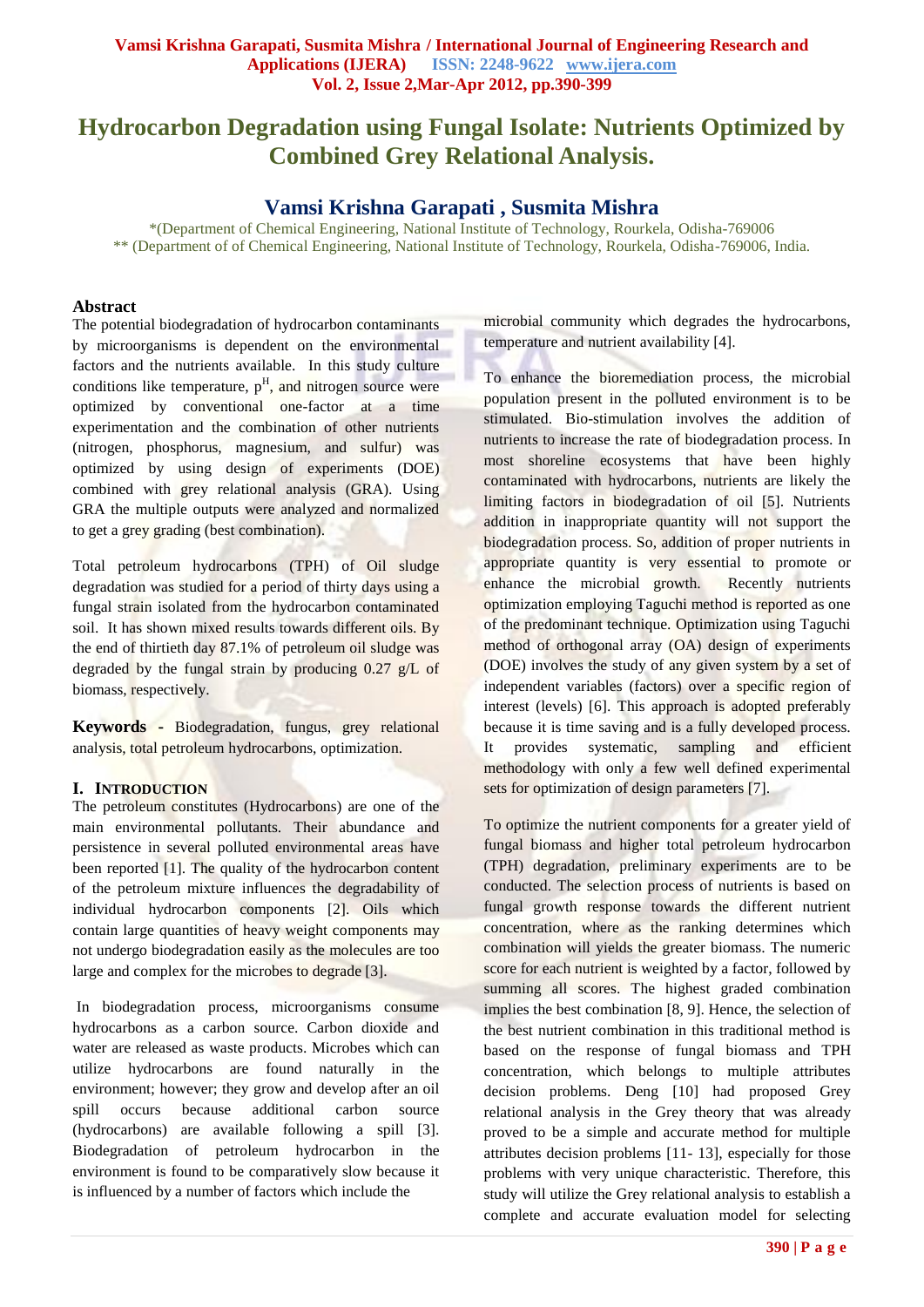appropriate nutrients combination. This methodology will yield higher fungal biomass with higher TPH degradation efficiency. [14]

This report uses the statistical design of the experiments combines with Grey relational analysis (GRA) to reduce the total number of attempts for optimizing the nutrients. It is expected that this statistical tool will derive the best nutrient combination for better growth of fungal biomass with higher TPH degradation efficiency. Statistical design of experiments determined the important effect of factors on a response as well as the effect of interaction among the factors [15]. Although statistical experimental design with a combination of GRA has largely been employed in the optimization process parameters in grinding, turning operations and welding works in mechanical industry [16, 17], it has been rarely applied to bioprocesses [15]. Thus application of Grey relational analysis forwards nutrient media optimization is employed in this study to enhance the biomass growth and TPH degradation using fungal strain isolated from petroleum hydrocarbon contaminated sites.

#### **II. MATERIALS AND METHODS**

The materials used in this study were Petroleum oil sludge collected from the HPCL (Vishakhapatnam, Andhra Pradesh). The other chemicals and nutrients were procured from Himedia laboratories and Merck chemicals.

#### **2.1 Isolation of microorganism:**

 Microorganism used in the degradation study was isolated from the hydrocarbon contaminated water enriched with minimal salts and was inoculated with automobile work shop soil and left for two months at room temperature. Isolation of pure culture using serial dilution technique followed by inoculation on agar plate was adopted.

#### **2.2 Media and growth conditions:**

 Microbial isolation experiments were performed in mineral salts medium (MSM) which contains  $(g 1^{-1})$ : 2.0g of Na<sub>2</sub>HPO<sub>4</sub>, 0.17g of K<sub>2</sub>SO<sub>4</sub>, 2.0g of (NH<sub>4</sub>)<sub>2</sub>SO<sub>4</sub>, 0.53g of  $KH_2PO_4$  and 0.10g of  $MgSO_47H_2O$ . The medium was autoclaved (subject to pressure sterilize at  $121^{\circ}$ C) at 1.1  $\text{kg/cm}^2$  pressure for 15 min. Isolated pure cultures were tested for their ability to grow on solid MSM with 1.5% agar and 1% of the following pure hydrocarbons: n-Octane and n-Hexadecane [18-20]. Agar plates were incubated for 7 days at room temperature (28 - 30°C) at a pH of 7.4  $\pm$ 0.2.

## **2.3 Characterization of Microorganism:**

 Based on morphology such as size, shape, color of spores formation and texture, the fungal strain was characterized. After 2-4 days of the growth of the fungi the spore bearing mycelia were carefully sectioned teased out and stained on a slide and then observed with a light microscope.

## **2.4 Gravimetric analysis:**

Crude oil concentration was determined with a slight modification to the method applied by Rahman *et al.* Crude oil concentration was measured by mixing the oil samples with equal volume of n-Hexane to extract crude oil. The extracted crude oil was detected spectrophotometrically at 228 nm [21] using Jasco (V-530) UV/Visible spectrophotometer. The results were compared gravimetrically with the amount of residual crude oil (dry extract) separated from the culture flak by extraction (1:1 ratio) with n-hexane [1].

## **2.5 Biodegradation of TPH:**

 TPH degradation study using isolated fungal strains was determined by measuring the residual amount of crude oil present in culture after incubated. Experiments were carried out in 100 ml shaking flasks containing 50 ml optimized nutrient media in an incubator shaker at 120 rpm/min shaking speed at optimized temperature and p<sup>H</sup> for 30 days. Petroleum oil sludge was added so that the initial amount of oil in the flask was set at 2.0 %.

# **2.6 Optimization of growth parameters:**

Process parameters like temperature,  $p<sup>H</sup>$  and nitrogen source were optimized by periodic experimentation and nutrients (nitrogen, phosphorus, magnesium and sulphate) are optimized by Gray based Taguchi method using Minitab 14 software.

## **A. The Taguchi Method:**

 The Taguchi method is a powerful tool in quality optimization for Bioprocesses. It uses a special design of orthogonal array (OA) to examine the quality characteristics through a minimal number of experiments. The experimental results based on the OA were converted into S/N ratios to evaluate the performance characteristics [6].

#### **B. Grey Relational Analysis:**

 The grey relational analysis based on the grey system theory was used to solve the complicated interrelationships among the multiple responses effectively. In a grey system, all information was not available [15]. It is applicable in selection of microbial strains, optimization of nutrients, culture parameters, fermentation and bio degradation operations with multi-responses.

Data pre-processing is the primary stage in the grey analysis since the range and the unit in one data sequence may differ from the other. Data pre-processing is a means of transferring the original sequence to a comparable sequence. Depending on the characteristics of a data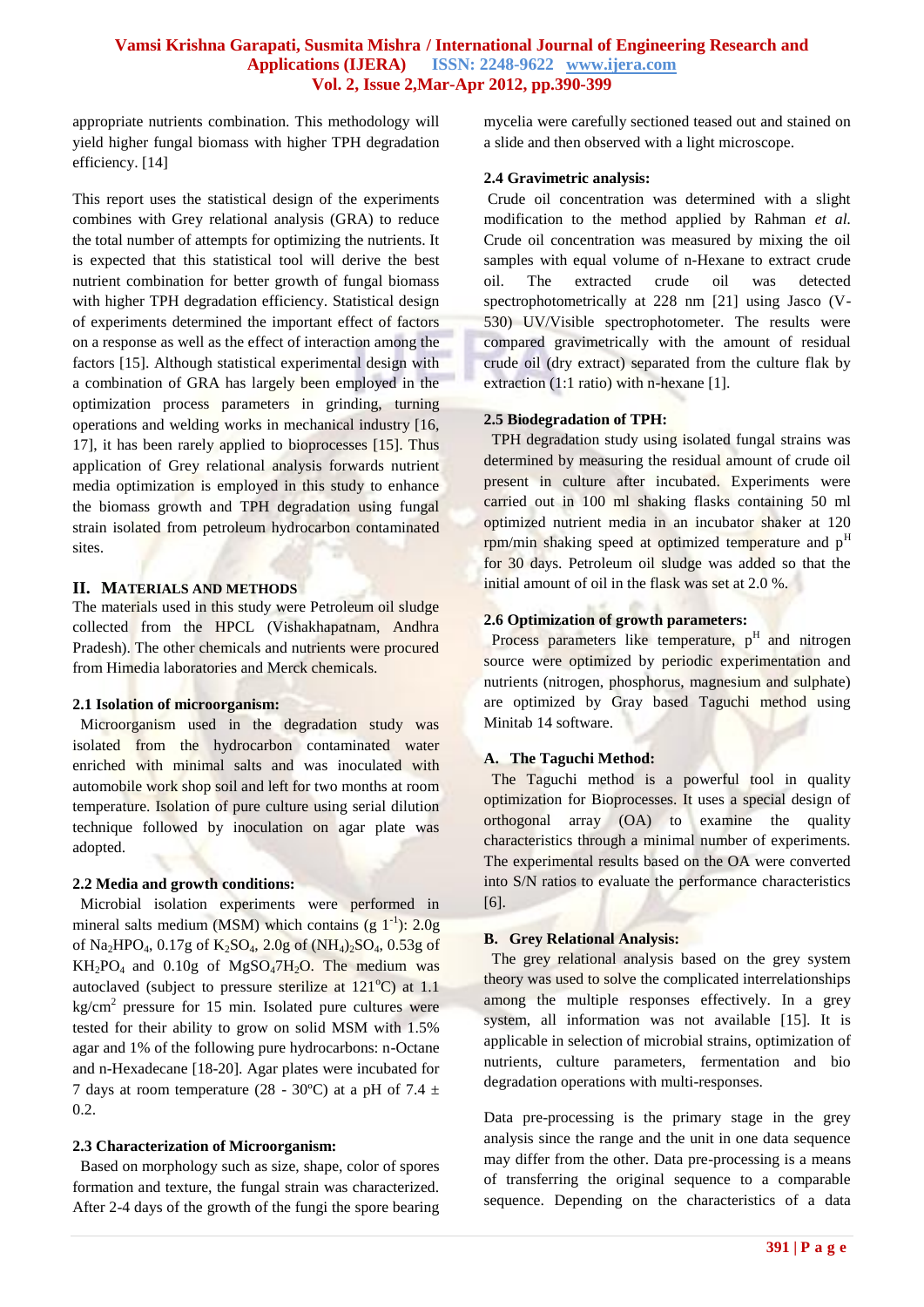sequence, there are various methodologies of data preprocessing available for this analysis [22].

The optimization of the process was performed in the following steps:

1. Normalizing the experimental results of fungal biomass and residual oil content for all experimental run.

2. Calculating the Grey Relational Coefficient (GRC).

3. Calculating the Grey Relational Grade (GRG) by averaging the GRCs.

4. Performing statistical analysis of variance (ANOVA) for the input parameters with the GRG and identifying the parameters significantly affecting the process.

5. Selecting the optimal levels of process parameters.

The indication of the better performances of fungal strain in TPH degradation study is biomass yield "higher the better" where as it is "lower the better" for residual oil content. In the analysis of Gary relation for "higher the better" response normalizing used Equation 1 and when the response is "lower the better", normalizing used Equation 2.

Response normalization for larger is better condition. *x<sup>i</sup> \* (k)*

$$
x_i^*(k) = \frac{x_i(k) - \min x_i(k)}{\max x_i(k) - \min x_i(k)}
$$
(1)

Response normalization for smaller is better condition.

$$
x_i(k) = \frac{\max x_i(k) - x_i(k)}{\max x_i(k) - \min x_i(k)}
$$
(2)

Where  $x_i^*(k)$  and  $x_i(k)$  the normalized data and observed data, respectively, from  $i<sup>th</sup>$  experiment using  $k<sup>th</sup>$  response. The smallest and the largest value of  $x_i(k)$  for the  $k^{th}$ response are min  $x_i(k)$  and max  $x_i(k)$ , respectively. After pre-processing the data, the Gray relation coefficient  $\xi_i(k)$ for the  $k^{th}$  response characteristics in the  $i^{th}$  experiment can be expressed as follows.

$$
\xi_i(k) = \frac{\Delta \min + \xi \Delta \max}{\Delta_i(k) + \xi \Delta \max} \tag{3}
$$

Where  $\Delta i(k)$  is the  $k^{th}$  value in  $\Delta_i$  different data series.  $\Delta_{max}$ and  $\Delta_{min}$  are the global maximum and minimum values in the different series, respectively. The distinguished coefficient ξ lies between 0 and 1, which is to expand or compress the range of GRC. The distinguishing coefficient can be selected by decision maker's judgment, and different distinguishing coefficients usually provided different results GRG. The most preferred value of  $\xi = 0.5$ . After calculating GRC, for n number of responses, the GRG  $(\gamma)$  can be calculated using Equation 4.

$$
\gamma = \frac{1}{n} \sum_{i=1}^{n} \xi_i(k) \tag{4}
$$

The magnitude of  $\gamma$  reflects the overall degree of standardized deviation of the  $i<sup>th</sup>$  original data series from the reference data series. In general, a scale item with a high value of  $\gamma$  indicates that the respondents, as a whole, have a higher degree of favorable consensus on the particular item.

#### **III. RESULTS AND DISCUSSION**

#### **3.1 Isolation of microorganism:**

A solution of 500 ml water which contains 5.25 grams of minimal salts and 1% of engine oil was inoculated with 5gm of soil and left alone for 2 months in a beaker. At the end of 2 months some fungal growth was observed. A fungal mycelia growth was observed over the hydrocarbon contaminated water. 1 ml of fungal contaminated water from the white zone (fig  $1(a)$ ) was then taken and serially diluted at the order of  $10^{-2}$  was cultured on a solid MSM containing 1.5% agar and 1% of n-Octane as a carbon source and further tested on n-Hexadecane. Culture plates were incubated for 10 days at room temperature (28 - 30°C) at a pH of 7.4  $\pm$  0.2. After 10 days fungal colonies were observed on the petri dishes which indicate the efficient utilization of hydrocarbons (n-Octane and n-Hexadecane) as a sole carbon source by the microorganism (fig 1(b)).

Isolated pure culture was tested for its ability to grow on hydrocarbons, for that isolated fungal culture is grown on petri dishes containing solid MSM



**Figure 1: (a)** Fungal growth on MSM flask inoculated with automobile work shop soil containing hydrocarbons as a carbon source. **(b)** Fungal colony growth on MSM containing n-Octane as a sole carbon source.

#### **3.2 Characterization of Microorganism:**

Fungal strain was characterized to identify the family to which it belongs. Characterization is based on the morphology of colony and conidiophores were adopted.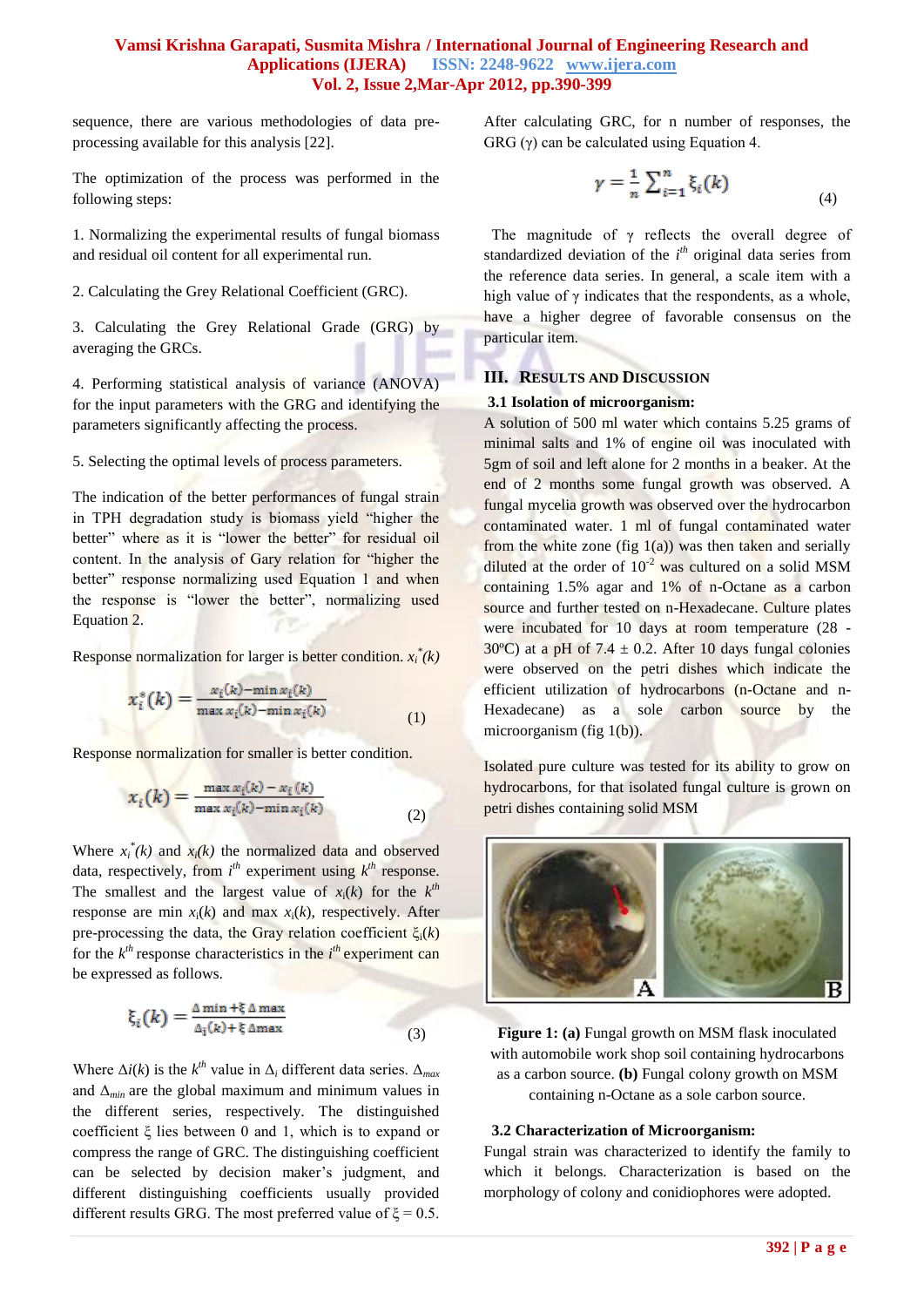Colonies were light yellowish to brown; reverse pink colored. Conidiophores were colorless. Vesicles were elongate with metulae and phialides, covering most of the surface. Conidia were globose to subglobose, smooth to echinulate, 4-5µm in diameter. These characteristics helps to conclude that the isolated fungal strain belonged to the genus Aspergillus and the species was *Aspergillus versicolor*.

#### **3.3 Optimization of growth parameters:**

#### **A. Temperature Optimization:**

Temperature has a significant effect on the rate of microbial growth. [6]. Temperature influences petroleum hydrocarbon biodegradation by its effect on the physical nature and chemical composition of the oil, rate of hydrocarbon metabolism by microorganisms, and composition of the microbial community [4, 23].

The temperatures considered for optimization were 20ºC, 25ºC, 30ºC, 35ºC and 40ºC. The culture is prepared in 5 different flasks, each maintained at different temperature. In this study  $p^H$  of 7.4  $\pm$  0.2 was maintained, since isolation of fungal strain was conducted at this  $p<sup>H</sup>$ . Experiment was carried out in 100 ml conical flasks containing 50 ml MSM media with 0.5gms of petroleum oil sludge. The flasks were kept in shaker incubator at 120 rpm, for 15 days. At the end of the experiment the yield of fungal biomass in conical flask incubated at 30ºC temperatures was measured as 1.43 g/L which produced highest biomass and the flask incubated at 20ºC and 40ºC temperatures produced 0.026 and 0.025 g/L, which showed the least biomass yield (fig 2). Thus 30ºC temperatures was the optimum temperature for the growth of *Aspergillus versicolor*.



**Figure 2:** Biomass yield at different incubation temperatures.

# **B. p<sup>H</sup> Optimization:**

The  $p<sup>H</sup>$  considered for optimization ranges from 6 to 9. The culture was prepared in 4 different flasks; each maintained at a different  $p<sup>H</sup>$ . The concentration of the broth and the carbon source was the same as in temperature optimization. The  $p<sup>H</sup>$  was adjusted by adding 0.1N solution of NaOH and HCl. The flasks were sterilized, and kept in shaker incubator chamber at 120 rpm for 15 days and the temperature maintained at 30ºC.

At different p<sup>H</sup> 6, 7, 8 and 9 the *Aspergillus versicolor* biomass yield demonstrated 0.58, 1.67, 1.48 and 0.29 g/L respectively.  $p<sup>H</sup>$  7-8 was considered as optimum condition for growth of *Aspergillus versicolor*. Fig.3 denotes the fungal biomass growth at different p<sup>H</sup>.



Figure 3: Biomass yield at different p<sup>H</sup>.

## **C. Nutrients Optimization:**

Nutrients such as nitrogen, phosphorus, magnesium, and sulfur play a much more critical role in limiting the rate of hydrocarbon biodegradation. The ratio of available carbon to nitrogen in the bioremediation system has been identified as the significant parameter affecting degradation rate [24]. Recent studies found that the hydrocarbon biodegradation rate depends on the nutrient concentrations in the contaminated site which provides important guidance for nutrient applications [2]. Minor trace elements are usually present in sufficient amounts in the environment [4]. So, optimization of macro nutrients (nitrogen, phosphorus, magnesium, and sulfur) to promote fungal biomass growth is very essential.

For optimizing the nitrogen source, peptone, ammonium sulfate, ammonium chloride, and urea were used at a concentration of 0.5%. The culture was prepared in 4 different flasks and maintained at an optimized temperature  $30^{\circ}$ C and  $p^{H}$  7.0. The concentration of the broth and the carbon source was the same as in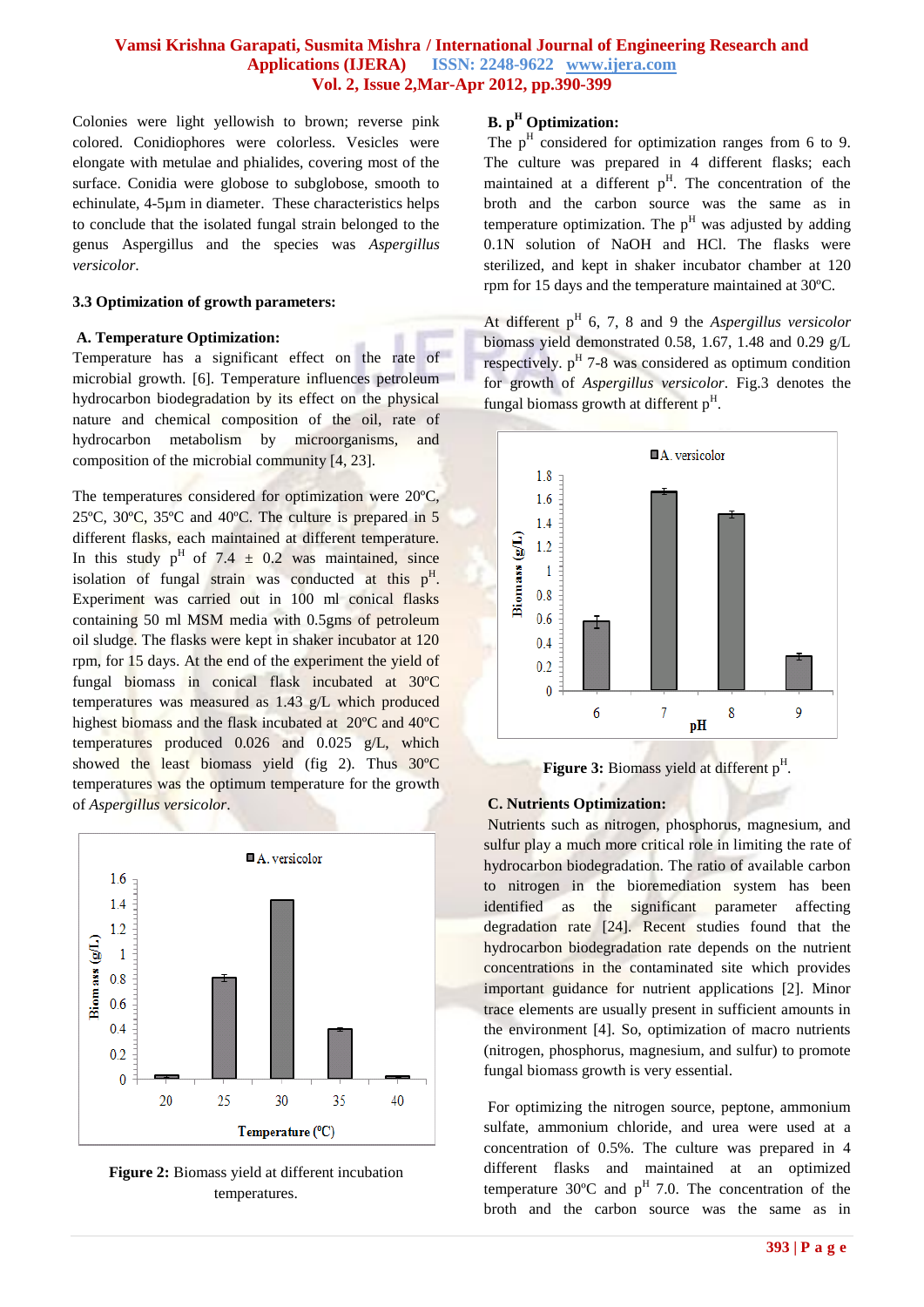temperature and p<sup>H</sup> optimization. The yield of *Aspergillus versicolor* biomass at different nitrogen sources such as peptone, ammonium chloride, ammonium sulphate and urea were obtained as 3.24, 0.92, 1.62 and 2.19 g/L respectively. Thus biomass yield was maximum with peptone and best with Urea. Fig.4 denotes the fungal biomass growth at different  $p<sup>H</sup>$ .



Figure 4: Biomass yield at different nitrogen sources.

#### **D. Optimization by Taguchi Method:**

The conventional one factor at a time approach of optimization is not only incapable in its interactions but often time consuming. The method becomes impractical when a large number of nutrients in the culture medium have to be considered since too many combinations have to be considered to optimize the growth medium composition. The orthogonal matrix method can be used to investigate the relationships between variables of nutrient medium components and optimize their concentrations for fungal cell growth and percentage degradation of TPH's. The orthogonal matrix method, as a result of the suitable design of factors, can give effective responses [25]. This implied that the selected conditions were the most suitable in practice. In fact, they have been successfully applied in bioprocess industry for the improvement of culture media for a better production of primary and secondary metabolites using fermentation process [6, 15].

The control factors showed in Table I which include four different levels of sulphates, phosphates, nitrites and magnesium were used as nutrient salt sources in the TPH degradation study.

**TABLE I:** Factors and levels in the TPH degradation study

|         | Optimization    |      | Level | Level | Level | Level |
|---------|-----------------|------|-------|-------|-------|-------|
| Factors | parameters      | Unit | 1     | 2     | 3     | 4     |
| А       | Sulphates       | g/L  | 0.4   | 0.6   | 0.8   | 1.0   |
| B       | Phosphates      | g/L  | 0.4   | 0.6   | 0.8   | 1.0   |
| C       | <b>Nitrites</b> | g/L  | 0.4   | 1.5   | 2.0   | 2.5   |
| D       | Magnesium       | g/L  | 0.1   | 0.2   | 0.3   | 0.4   |
|         |                 |      |       |       |       |       |

**TABLE II:** L16 (4<sup>4</sup>) Orthogonal array of the experimental design and its result's, fungal biomass and residual TPH in culture flask and their respective s/n ratios.

| Exp.           | Factors |          |                |             | <b>Biomass</b>         | Residual oil |  |
|----------------|---------|----------|----------------|-------------|------------------------|--------------|--|
| No.            | A       | $\bf{B}$ | $\overline{C}$ | $\mathbf D$ | concentration<br>(g/L) | (% )         |  |
| $\mathbf{1}$   | 0.4     | 0.4      | 1.0            | 0.1         | 1.425                  | 22.61        |  |
| $\overline{c}$ | 0.4     | 0.6      | 1.5            | 0.2         | 1.250                  | 14.45        |  |
| 3              | 0.4     | 0.8      | 2.0            | 0.3         | 2.285                  | 14.58        |  |
| $\overline{4}$ | 0.4     | 1.0      | 2.5            | 0.4         | 2.390                  | 15.52        |  |
| 5              | 0.6     | 0.4      | 1.5            | 0.3         | 1.700                  | 14.09        |  |
| 6              | 0.6     | 0.6      | 1.0            | 0.4         | 2.225                  | 13.99        |  |
| 7              | 0.6     | 0.8      | 2.5            | 0.1         | 1.940                  | 15.73        |  |
| 8              | 0.6     | 1.0      | 2.0            | 0.2         | 2.545                  | 12.71        |  |
| 9              | 0.8     | 0.4      | 2.0            | 0.4         | 2.025                  | 19.10        |  |
| 10             | 0.8     | 0.6      | 2.5            | 0.3         | 2.275                  | 13.75        |  |
| 11             | 0.8     | 0.8      | 1.0            | 0.2         | 2.425                  | 12.27        |  |
| 12             | 0.8     | 1.0      | 1.5            | 0.1         | 2.300                  | 16.51        |  |
| 13             | 1.0     | 0.4      | 2.5            | 0.2         | 2.195                  | 18.66        |  |
| 14             | 1.0     | 0.6      | 2.0            | 0.1         | 2.025                  | 17.10        |  |
| 15             | $1.0\,$ | 0.8      | 1.5            | 0.4         | 1.980                  | 13.79        |  |
| 16             | 1.0     | 1.0      | 1.0            | 0.3         | 2.335                  | 13.14        |  |

Taguchi method designed an orthogonal array of sixteen experiments  $(L_{16})$  arranging the four input factors and corresponding levels in crisscross way. These sixteen experiments were performed under culture conditions which optimized earlier by one factor at a time approach, was with temperature  $30^{\circ}$ C, p<sup>H</sup> 7.0, nitrogen source as urea, carbon source as petroleum oil sludge (0.5 %) the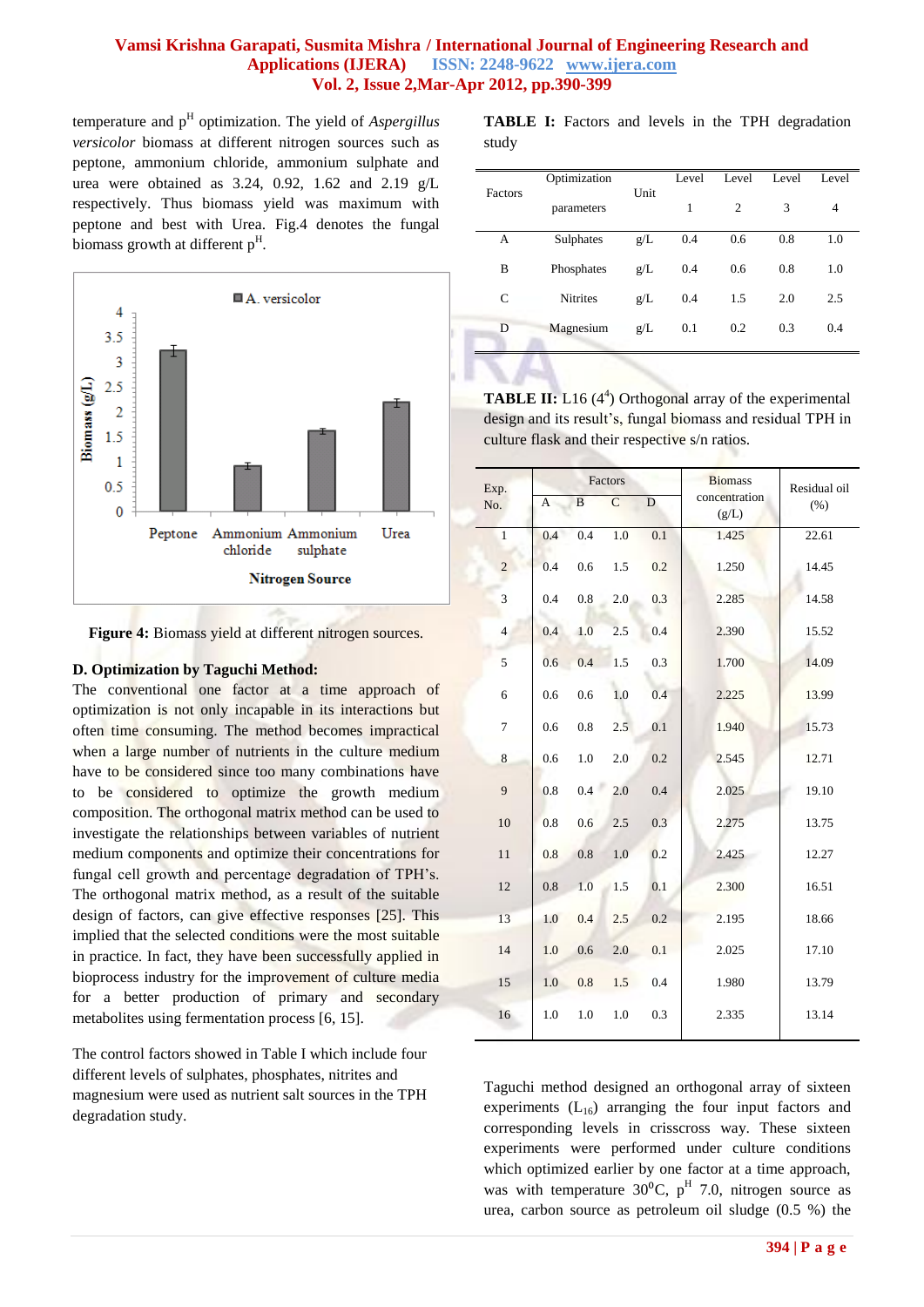flasks were kept under shaking at 120 RPM for a time period of 15 days.

*Aspergillus versicolor* biomass and residual oil were taken for consideration and results of  $L_{16}$  experiments are given in Table II. The results of  $L_{16}$  experiments S/N ratios are given in Table III.

| <b>TABLE III:</b> S/N ratio results of fungal biomass and |  |  |  |  |
|-----------------------------------------------------------|--|--|--|--|
| residual TPH in $L_{16}$ experiments.                     |  |  |  |  |

| Exp. No.       | S/N ratio of biomass | S/N ration of residual oil |  |  |
|----------------|----------------------|----------------------------|--|--|
| $\overline{1}$ | 3.08                 | $-27.09$                   |  |  |
| $\sqrt{2}$     | 1.94                 | $-23.20$                   |  |  |
| 3              | 7.18                 | $-23.28$                   |  |  |
| $\overline{4}$ | 7.57                 | $-23.82$                   |  |  |
| 5              | 4.61                 | $-22.98$                   |  |  |
| $\sqrt{6}$     | 6.95                 | $-22.92$                   |  |  |
| $\tau$         | 5.76                 | $-23.93$                   |  |  |
| $\,8\,$        | 8.11                 | $-22.08$                   |  |  |
| 9              | 6.13                 | $-25.62$                   |  |  |
| $10\,$         | 7.14                 | $-22.77$                   |  |  |
| 11             | 7.69                 | $-21.78$                   |  |  |
| $12\,$         | 7.23                 | $-24.35$                   |  |  |
| $13\,$         | 6.83                 | $-25.42$                   |  |  |
| 14             | 6.13                 | $-24.66$                   |  |  |
| 15             | 5.93                 | $-22.79$                   |  |  |
| 16             | 7.37                 | $-22.37$                   |  |  |
|                |                      |                            |  |  |

From the results of  $L_{16}$  (4<sup>4</sup>) orthogonal arrays (Table II), two procedures were conducted to obtain GRG (γ) as shown in Table V. The response graph is based on the average values of the grey relational coefficient the optimal conditions were selected. The normalized raw data of Aspergillus versicolor biomass (Table II) and their calculated values (Table IV) were represented employing larger-the-better and normalized function respectively (Eq.1). The normalization of residual oil was evaluated using smaller-the-better normalized function of GRA (Eq.2). Grey relational coefficients ( $\xi_i(k)$ ) and their grey grades were obtained through Eq.3 and Eq.4 to evaluate the multiple performance characteristics, respectively.

| TABLE IV: Grey relational analysis response table |
|---------------------------------------------------|
|---------------------------------------------------|

| Exp. |                |     | Normalized Values |     | <b>G</b> R Coefficient |  |
|------|----------------|-----|-------------------|-----|------------------------|--|
| No   | <b>Biomass</b> | Oil | <b>Biomass</b>    | Oil | $\Sigma$ Biomass       |  |

|                |            |            |        |        |      | Oil  |
|----------------|------------|------------|--------|--------|------|------|
| $\mathbf{1}$   | 1.425      | $22.61$ ** | 0.8649 | 1.0000 | 0.37 | 0.33 |
| $\overline{c}$ | $1.250*$   | 14.45      | 1.0000 | 0.2109 | 0.33 | 0.70 |
| 3              | 2.285      | 14.58      | 0.2008 | 0.2240 | 0.71 | 0.69 |
| $\overline{4}$ | 2.390      | 15.52      | 0.1197 | 0.3145 | 0.81 | 0.61 |
| 5              | 1.700      | 14.09      | 0.6525 | 0.1761 | 0.43 | 0.74 |
| 6              | 2.225      | 13.99      | 0.2471 | 0.1660 | 0.67 | 0.75 |
| $\overline{7}$ | 1.940      | 15.73      | 0.4672 | 0.3344 | 0.52 | 0.60 |
| 8              | $2.545$ ** | 12.72      | 0.0000 | 0.0425 | 1.00 | 0.92 |
| 9              | 2.025      | 19.10      | 0.4015 | 0.6605 | 0.56 | 0.43 |
| 10             | 2.275      | 13.75      | 0.2085 | 0.1435 | 0.71 | 0.78 |
| 11             | 2.425      | $12.27*$   | 0.0927 | 0.0000 | 0.84 | 1.00 |
| 12             | 2.300      | 16.51      | 0.1892 | 0.4101 | 0.73 | 0.55 |
| 13             | 2.195      | 18.66      | 0.2703 | 0.6180 | 0.65 | 0.45 |
| 14             | 2.025      | 17.10      | 0.4015 | 0.4673 | 0.56 | 0.52 |
| 15             | 1.980      | 13.79      | 0.4363 | 0.1474 | 0.53 | 0.77 |
| 16             | 2.335      | 13.14      | 0.1622 | 0.0846 | 0.75 | 0.86 |

**\*** = Lower value; **\*\*** = Higher value.

#### **TABLE V:** GRG values and Grey Ranking

| Experiment     | <b>GRG</b> | <b>S/N Ratio</b> | Mean  | Gray<br>Ranking |
|----------------|------------|------------------|-------|-----------------|
| 1              | 0.3498     | $-9.119$         | 0.350 | 16              |
| $\overline{c}$ | 0.5183     | $-5.713$         | 0.518 | 14              |
| 3              | 0.7021     | $-3.073$         | 0.702 | 7               |
| $\overline{4}$ | 0.7104     | $-2.975$         | 0.710 | 5               |
| 5              | 0.5867     | $-4.627$         | 0.587 | 10              |
| 6              | 0.7100     | $-2.975$         | 0.710 | 6               |
| 7              | 0.5581     | $-5.067$         | 0.558 | 11              |
| 8              | 0.9609     | $-0.346$         | 0.961 | 1               |
| 9              | 0.4927     | $-6.143$         | 0.493 | 15              |
| 10             | 0.7414     | $-2.604$         | 0.741 | 4               |
| 11             | 0.9218     | $-0.705$         | 0.922 | $\overline{c}$  |
| 12             | 0.6374     | $-3.917$         | 0.637 | 9               |
| 13             | 0.5482     | $-5.224$         | 0.548 | 12              |
| 14             | 0.5358     | $-5.417$         | 0.536 | 13              |
| 15             | 0.6532     | $-3.702$         | 0.653 | 8               |
| 16             | 0.8052     | $-1.884$         | 0.805 | 3               |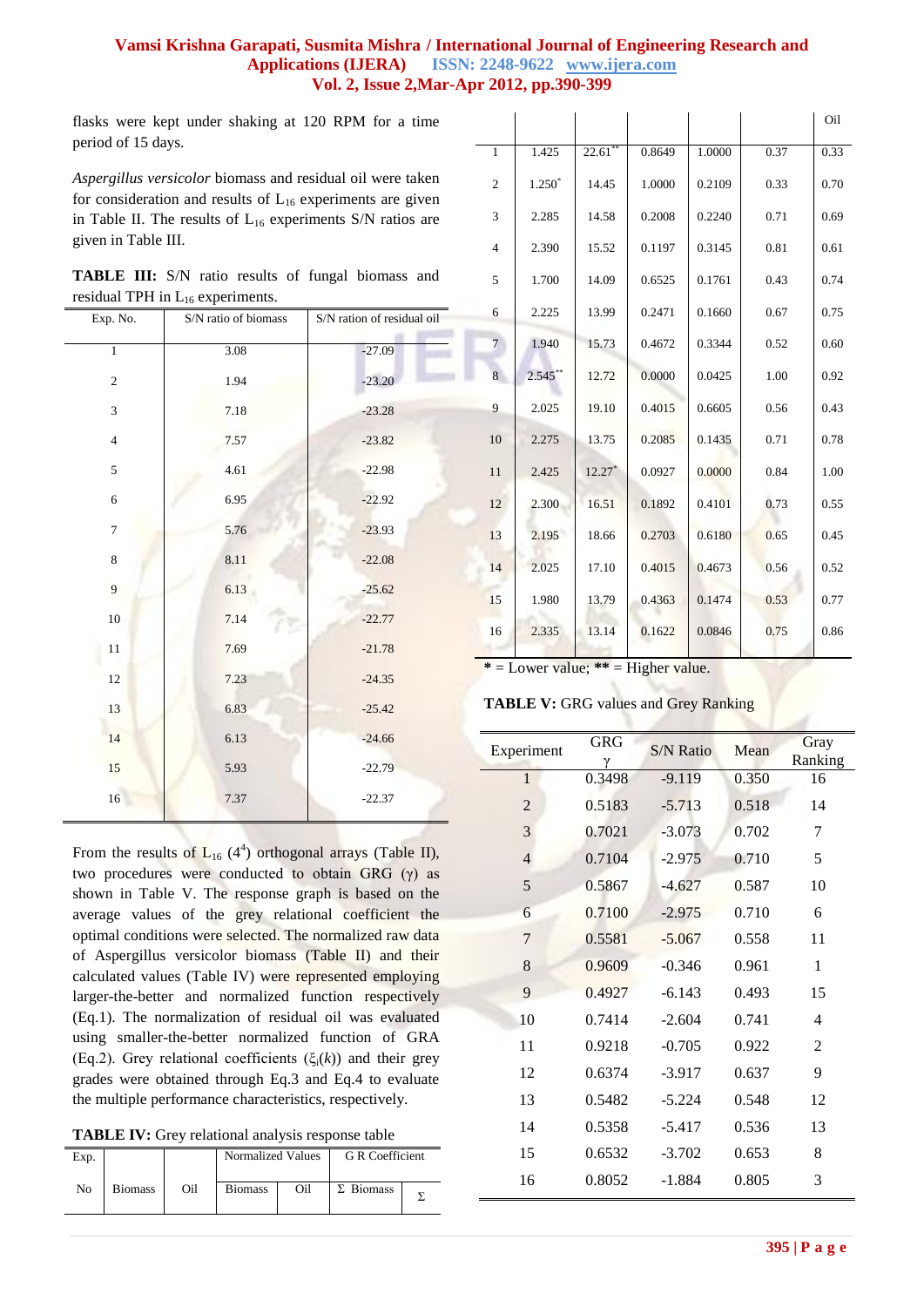GRG is the overall representative of both the responses. The multi response optimization problem was transformed into a single response by using this approach. S/N ratio and mean values obtained from the GRG values were shown in Table V. The experimental trial No 8 had a higher grey relational grade, 0.9609, than other experimental trials and the experimental trial No 1 had a lower grey relational grade, 0.3498. Normally, the larger the grey relational grade, the closer the product quality to the ideal value. The optimum conditions for TPH degradation by Aspergillus versicolor were sulphates 0.6  $g/L$  (A<sub>2</sub>), phosphates 1.0 g/L (B<sub>4</sub>), Nitrites 2.0 g/L (C<sub>3</sub>) and magnesium  $0.2$  g/L  $(D_2)$ .

Using GRG value, ANOVA was designed for identifying the significant factor. The results of ANOVA were presented in Table VI. Predominance of phosphates 1.0 g/L on maximum *Aspergillus versicolor* biomass growth and higher percentage of TPH degradation is clearly represented. Subsequently magnesium 0.2 g/L, sulphates 0.6 g/L and Nitrites 2.0 g/L showed their responses in decreasing order. The mean of these response graph based on GRG with four variables and levels illustrated in figure 5. This study using Grey based Taguchi enables to understand the influence of four different nutrients and their concentration on the growth of fungal biomass and TPH degradation efficiency of *Aspergillus versicolor*.

TABLE VI: Analysis of variance for means

|                   |            |               | Means              |      |       |                      |                |
|-------------------|------------|---------------|--------------------|------|-------|----------------------|----------------|
| Source            | <b>DOF</b> |               | Seq SS Adj MS F    |      | P     | $\%$<br>Contribution | Rank           |
| A                 | 3          | 0.0472        | 0.0157             | 2.20 | 0.266 | 12.40                | 3              |
| B                 | 3          | 0.1789        | 0.0596             | 8.35 | 0.057 | 46.95                | 1              |
| C                 | 3          | 0.0216        | 0.0072             | 1.01 | 0.497 | 5.68                 | $\overline{4}$ |
| D                 | 3          |               | 0.1118 0.0372 5.22 |      | 0.104 | 29.35                | $\overline{2}$ |
| Residual<br>Error | 3          | 0.0214 0.0071 |                    |      |       | 5.62                 |                |
| Total             | 15         | 0.3811        |                    |      |       | 100                  |                |



**Figure 5: The response graph of means based on grey relational grades.**

#### **D. Degradation of TPH:**

Maximum uptaking of TPH from oil sludge was elucidated using by the *Aspergillus versicolor*. Three sets of experiment were conducted to study the growth of fungal biomass and TPH degradation. Each set of flask were examined for the *Aspergillus versicolor* growth and oil sludge degradation at a regular interval of 10 days.

At the end of thirty days fungal biomass exhibited maximum growth (27.1 g/L) in the flask containing oil sludge as a carbon source. This figure shows decreasing trend with increase in Aspergillus versicolor life cycle. However their abilities to degrade a specific hydrocarbon as a source of energy and/or biomass may differ. The chemical composition of a crude oil may also be a factor in determining the type of fungi, which may grow on it [26, 27].

By the end of thirtieth day culture flask containing oil sludge as a carbon source has shown 87.1%, with a final biomass concentration of 2.71 g/L. Significant biomass growth and decrease in oil concentration suggested that oil sludge is easily degraded by the *A. versicolor.* Figure 6 shows the removal of oil sludge from the surface of the nutrient media and growth of fungal mycelium. Fungal biomass exhibits a rapid growth by utilizing the oil sludge as a carbon source. Fungus produced mycelia and immobilized the oil droplets. Decrease in oil droplet size was clearly visible which indicated the degradation of oil within the mycelium.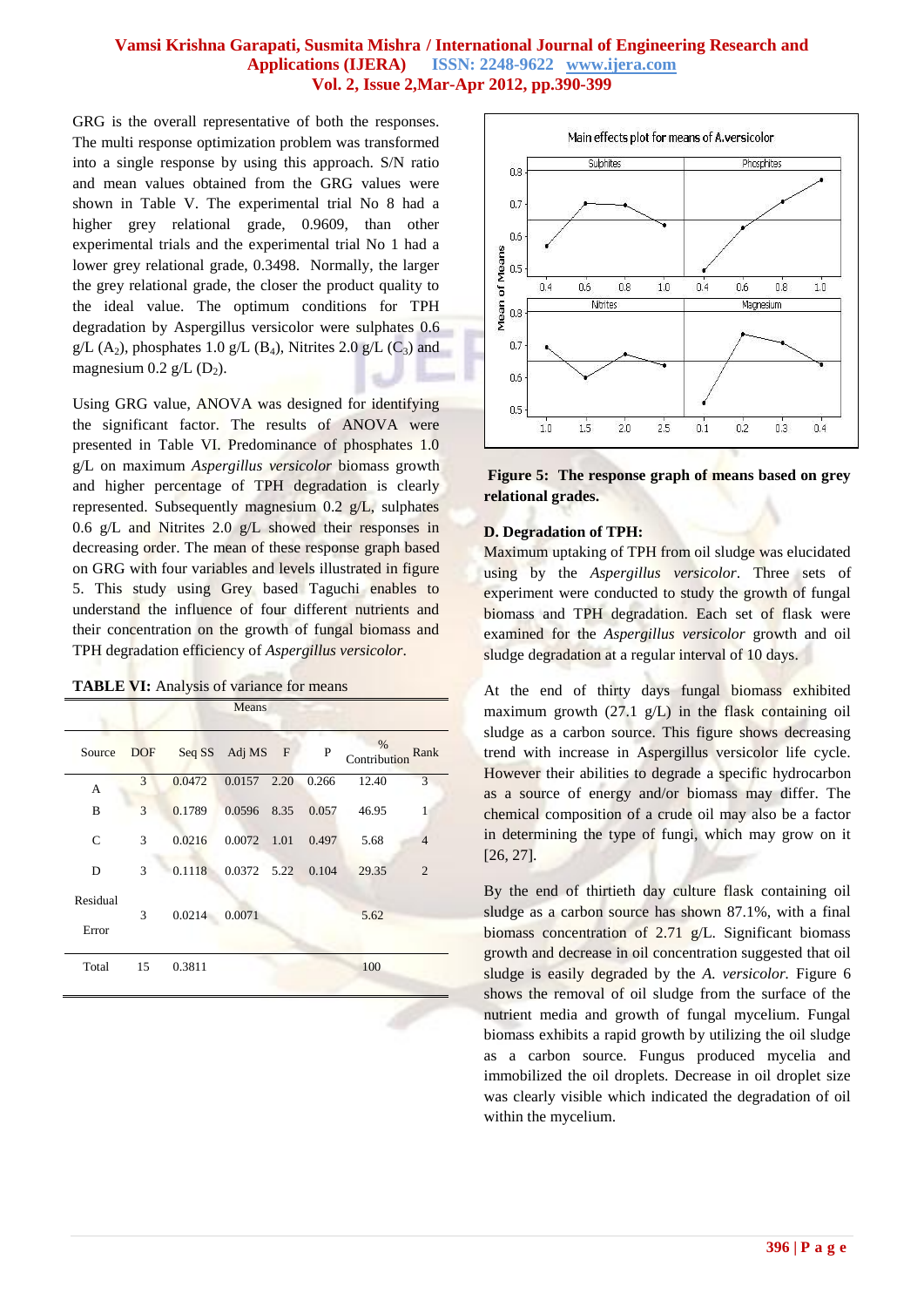

**Figure 6:** (a) Culture flasks containing oil sludge. (b) Fungal mycelia growth on oil sludge.

Degradation of petroleum oil sludge by *Aspergillus versicolor* in a time period of thirty days was shown in the Figure 7. Experimental results show that there is a decrease in the oil sludge concentration with the increase in the quantity of fungal biomass. Maximum growth of *Aspergillus versicolor* biomass was found till twenty days and later we have observed a declination stage in the *Aspergillus versicolor* growth cycle which results in the 82.4% degradation of oil sludge for first twenty days and later 4.7 % degradation till thirtieth day of study. It may be due to the limiting of nutrients in the culture medium. Nutrients play a key role in the metabolic activates, such as production of many intracellular enzymes which metabolizes the hydrocarbons and helps in the biomass production and in cell growth [5]. It might be the reason for the decrease in the growth of *A. versicolor* biomass.



**Figure 7: Growth of fungal biomass and petroleum oil sludge degradation.**

## **IV. CONCLUSION**

Grey-based Taguchi method could effectively improve and solve nutrients optimization problems faced in biodegradation of organic contaminant process with multiple performance characteristics. Higher degradation efficiency can be achieved on the basis of these optimal culture conditions. Fungal strain isolated from hydrocarbon contaminated soil could degrade 87.1% of oil sludge in a period of 30 days. These results were obtained at optimum nutrient conditions such as sulphates 0.6 g/l, phosphates 1.0 g/l, nitrites 2.0 g/l and magnesium 0.2 g/l which are optimized by using Grey based Taguchi method. Other optimized parameters such as temperature and  $p<sup>H</sup>$ were considered as  $30^{\circ}$ C and 7.0 respectively. This study proved that application of statistical model like Greybased Taguchi method in biological process help in transforming the multiple responses into a single response.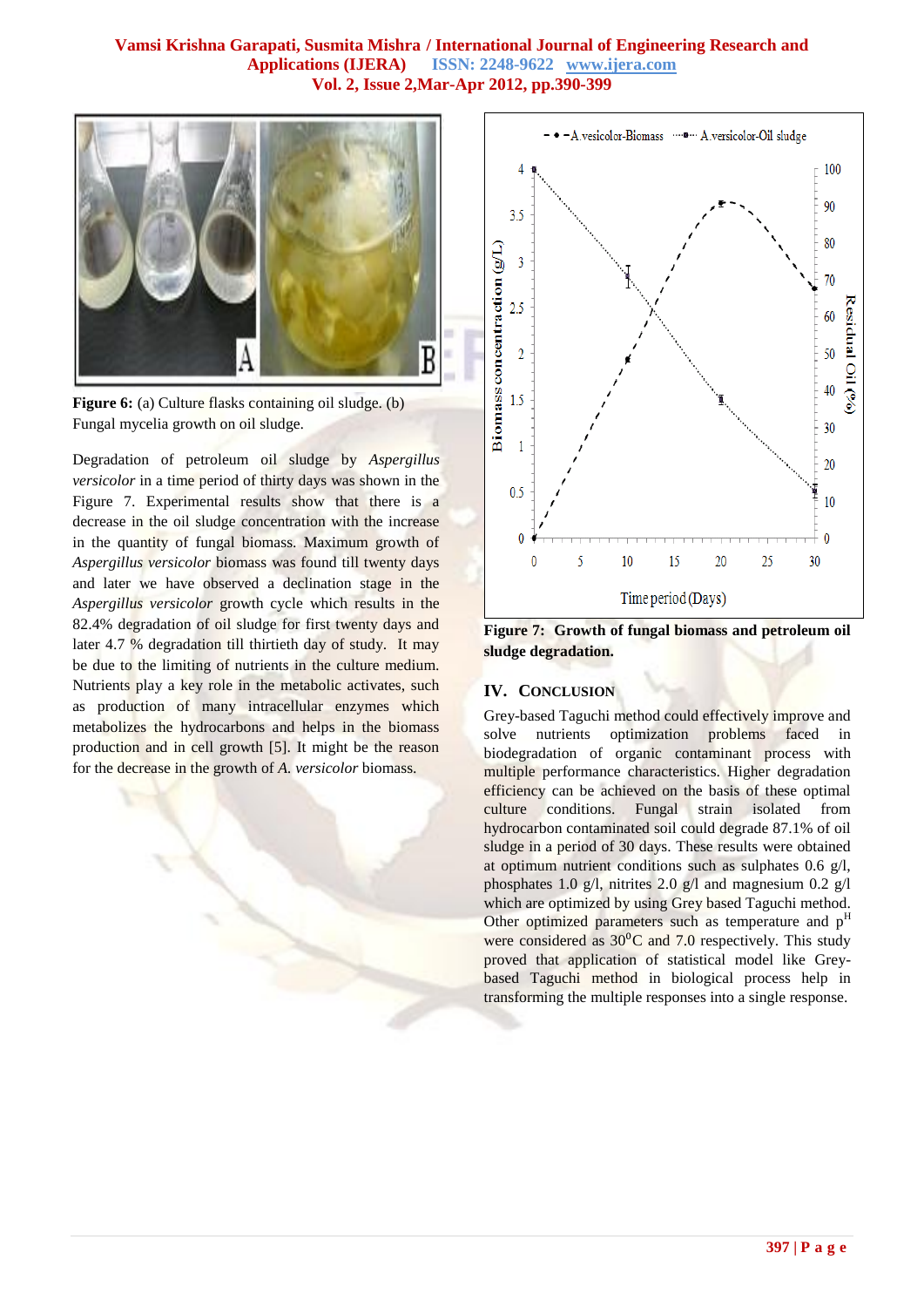#### **ACKNOWLEDGEMENTS**

The authors grateful to Miss. Somya vashishtha, Department of Chemical Engineering, Shailesh dewangan and Bikas chandra, Department of Mechanical Engineering, National Institute of Technology, Rourkela, Orissa, India, for their suggestions and support.

#### **REFERENCES**

- [1] M Ozaki, R. M. P. Silva, A. A. Rodríguez, and J. M. G. de Oca1, Biodegradation of crude oil by Pseudomonas aeruginosa AT18 strain, *Technology Quim Transmission on Neural Networks*, *26(1)*, July 2006, 70-77.
- [2] R. M. Atlas, Microbial degradation of petroleum hydrocarbons: an environmental *Microbiology. Review*, *45(1)*, Mar. 1981, 180-209.
- [3] Fate of Oil in Marine Water, *American Petroleum Institute*, (Publication no 4691) Washington, DC, 1999, 28-30.
- [4] M. A. Ekpo and U. S. Udofia, Fate of biodegradation of crude oil by microorganisms isolated from oil sludge environment, *African Journal of Biotechnology*, *7(24),* Dec 2008, 4495-4499.
- [5] Literature Review on the use of Commercial Bioremediation agents, *Environmental Protection Agency,* (EPA/600/R-04/075) Cincinnati, OH, July 2004.
- [6] A. D. Tripathi and S. K. Srivastava, Novel approach for optimization of fermentative condition for polyhydroxybutyrate (PHB) production by Alcaligenes sp. Using Taguchi (DOE) methodology, *African Journal of Biotechnology, 10(37*, July 2011, 7219-7224.
- [7] S. V. Mohan, N. C. Rao and K. K. Prasad, Anaerobic treatment of complex wastewater in sequencing and evaluation of factor interactions using Taguchi dynamic DOE methodology, *Biotechnology and Bioengineering, 90(6),* June 2005, 732–745.
- [8] M. L. Chu, *The vendor selection and evaluation*, Master thesis of National Taiwan University of science and technology, Taiwan, MA, 1993.
- [9] T. H. Willis and C. R. Huston, Vendor requirements and evaluation in a just in-time environment, *International Journal of Operations & Production Management*, *10(4),* 1990, 41-50.
- [10]J. L. Deng, The introduction to grey system theory, *Journal of Grey System, 1(1),* 1989, 1-24.
- [11]T.H. Hsu, The study on the application of grey theory to the evaluation of service quality, *Proc. Conf. on Grey System and Application*, Taiwan, 1997, 1-15.
- [12] G. H. Tzeng and S. H. Tsaur, The multiple criteria evaluation of grey relational model, *Journal of Grey System*, *6(2),* 1994, 87-108.
- [13] M. Luo and B. T. Kuhnell, Fault detection using grey relational grade analysis, *Journal of Grey System*, *5(4),* 1993, 319-328.
- [14] C. H. Tsai, C. L. Chang and C. Lieh, Applying grey relational analysis to the vendor evolution model, *International Journal of Clinical and Experimental Medicine*, *11(3),* 2003, 45-53.
- [15] C. C. Chung, H. H. Chen and P. C. Hsieh, Optimization of the Monascus purpureus fermentation process based on multiple performance characteristics, *Journal of Grey System, 11(2),* 2008, 85-96.
- [16] C. K. Dhinakarraj, S. Kumar and P. Mangayarkarasi. On the use of atmospheric plasmas as electromagnetic reflectors. *Academic Education* [Online]. Available: http://www.aporc.org/LNOR/8/ISORA2008F13.pdf
- [17] C. Ahilan, H. S. Kumanan and N. Sivakumaran, Application of grey based taguchi method in multiresponse optimization of turning process, *Advances in Production Engineering & Management Journal, 5(3),* 2010, 171-180.
- [18] A. A. Adekunle and O. A. Adebambo, Petroleum hydrocarbon utilization by fungai isolated from detarium senegalense (J. F Gmelin seeds), *Journal of American Science, 3(1),* 2007, 69-76.
- [19] U. G. Okafor, "Hydrocarbon degradaction potentials of indigenous fungal isolates from petroleum contaminated soils", *Journal of Physical and Natural Sciences, 3(1),* 2009.
- [20] M. Anupama and S. Padma, Studies on biodegradaction of crude oil by Aspergillus niger, S. *The South Pacific Journal of Natural Science*, *27*, 2009, 57-60.
- [21] Z. G. Liang, W. U. Y. Ting, O. X. Ping and M. Oin, Biodegradation of crude oil by Pseudomonas aeruginosa in the presence of rhamnolipids, *Journal*